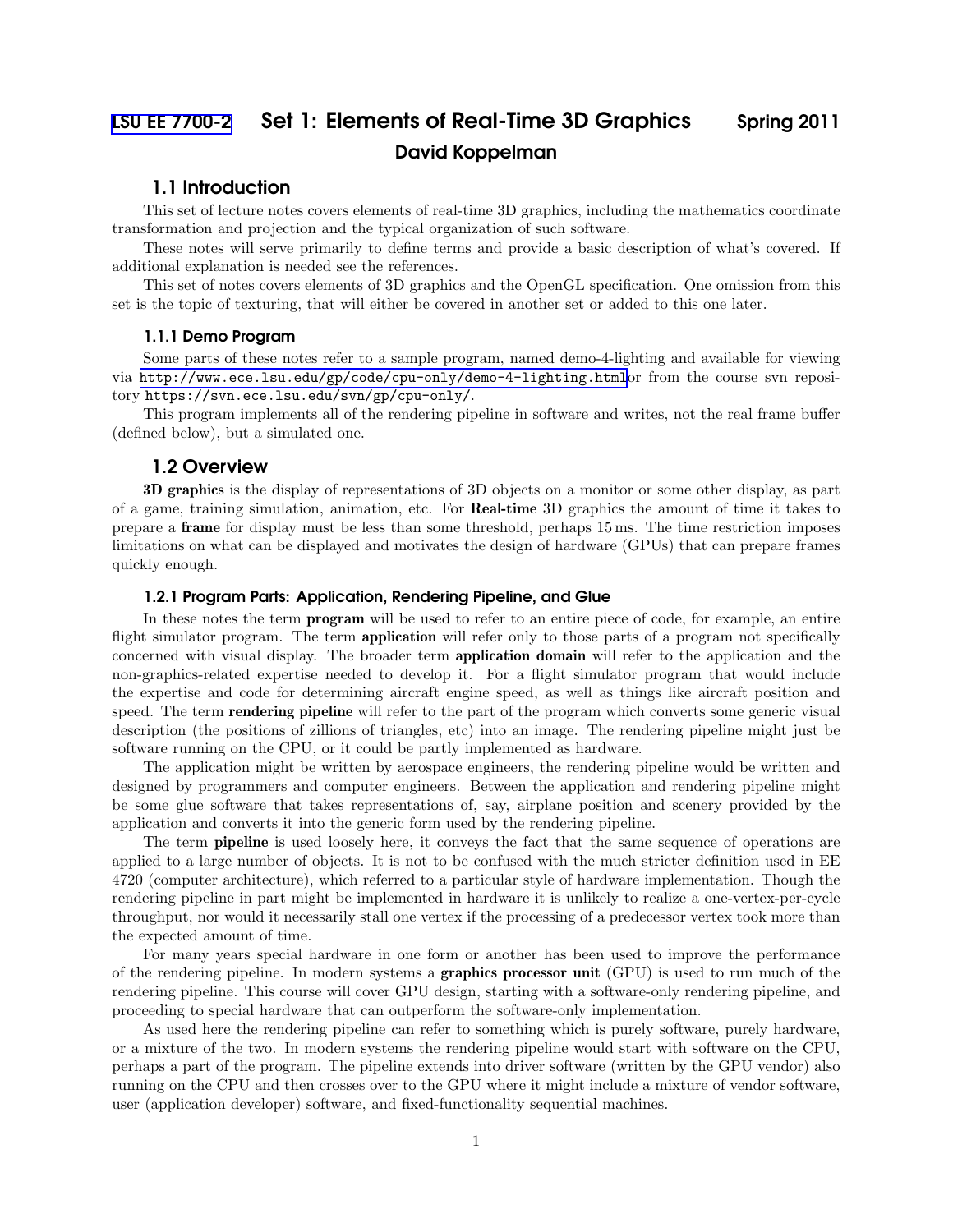### Example—Application / Rendering Pipeline Boundary

In [demo-4-lighting](http://www.ece.lsu.edu/gp/code/cpu-only/demo-4-lighting.html) the boundary between application code and rendering pipeline code is marked with a comment "Rendering Pipeline Starts Here," above the comment is the code determining the location of the triangles forming the tube in object space. (Not as elaborate as a flight simulator, but easier to understand.) Below the comment is rendering pipeline code.

#### 1.2.2 Frame Buffer

The ultimate goal of the rendering pipeline is to display an image, it does so by writing a frame buffer, an area of memory which is scanned out (read) by hardware that packages the data and sends it off to a display (such as an LCD monitor).

A display consists of an array of addressable locations called pixels; the color of each pixel can be independently set. For most current displays the color of each pixel is determined by three components, red, green, and blue, with the intensity of each component set by an integer in the range  $[0, 2^8)$  for ordinary displays and  $[0, 2^{12})$  for cinematic displays. A zero is used for the dimmest (black) and the maximum number is the brightest.

A frame buffer can be thought of as an array, with each array element corresponding to a pixel. The frame buffer used in course code samples will have 32 bits per pixel with the first byte ignored, the second byte red, the third byte green, and the fourth byte blue. The first element will correspond to the leftmost pixel of the bottom row of pixels on the display, the second element of the frame buffer will correspond the second pixel on the bottommost row, etc.

In reality the frame buffer layout will vary with display and **display mode**. On some systems the frame buffer might be in the CPU's memory, in others it is part of the GPU.

#### Example—Frame Buffer

The frame buffer in [demo-4-lighting](http://www.ece.lsu.edu/gp/code/cpu-only/demo-4-lighting.html) is pointed to by variable f buffer. Near the end of routine render light it is written. (The object frame buffer holds the pointer to the frame buffer itself but encapsulates other information, such as the frame buffer size.)

### 1.2.3 Object Representation

There are many ways to represent 3D objects for display, most systems do so in terms of a small number of items, called rendering primitives, or primitives for brevity. In fact most systems use essentially three primitives for 3D objects: triangles, lines, and points. Though such systems may accept other primitives, such as rectangles, they likely decompose them into triangles.

Curved surfaces are approximated by triangles and solid objects are represented by their surface. The approximation of curves by triangles is quite effective. The approximation of solids by surfaces is sufficient for current generations of GPUs which cannot realistically model the passage of light through translucent solids. (That is, they don't use ray tracing techniques.)

The description of primitives in these notes are of the kind used by OpenGL, and reflect the compromises needed to ensure high performance. These issues will be discussed later in the course.

A primitive has one or more vertices (a triangle has three, a line has two, etc.). A vertex in the sense used here includes a **coordinate** corresponding to the location of the vertex, plus **attributes** including a **material** color. (The ultimate appearance of the vertex depends on its material color and lighting conditions.)

#### Example—Object Representation

In [demo-4-lighting](http://www.ece.lsu.edu/gp/code/cpu-only/demo-4-lighting.html) there is only one primitive: a triangle. The object vtx list is a list of vertices, the first three vertices make up the first primitive, the second three vertices are the second primitive, etc.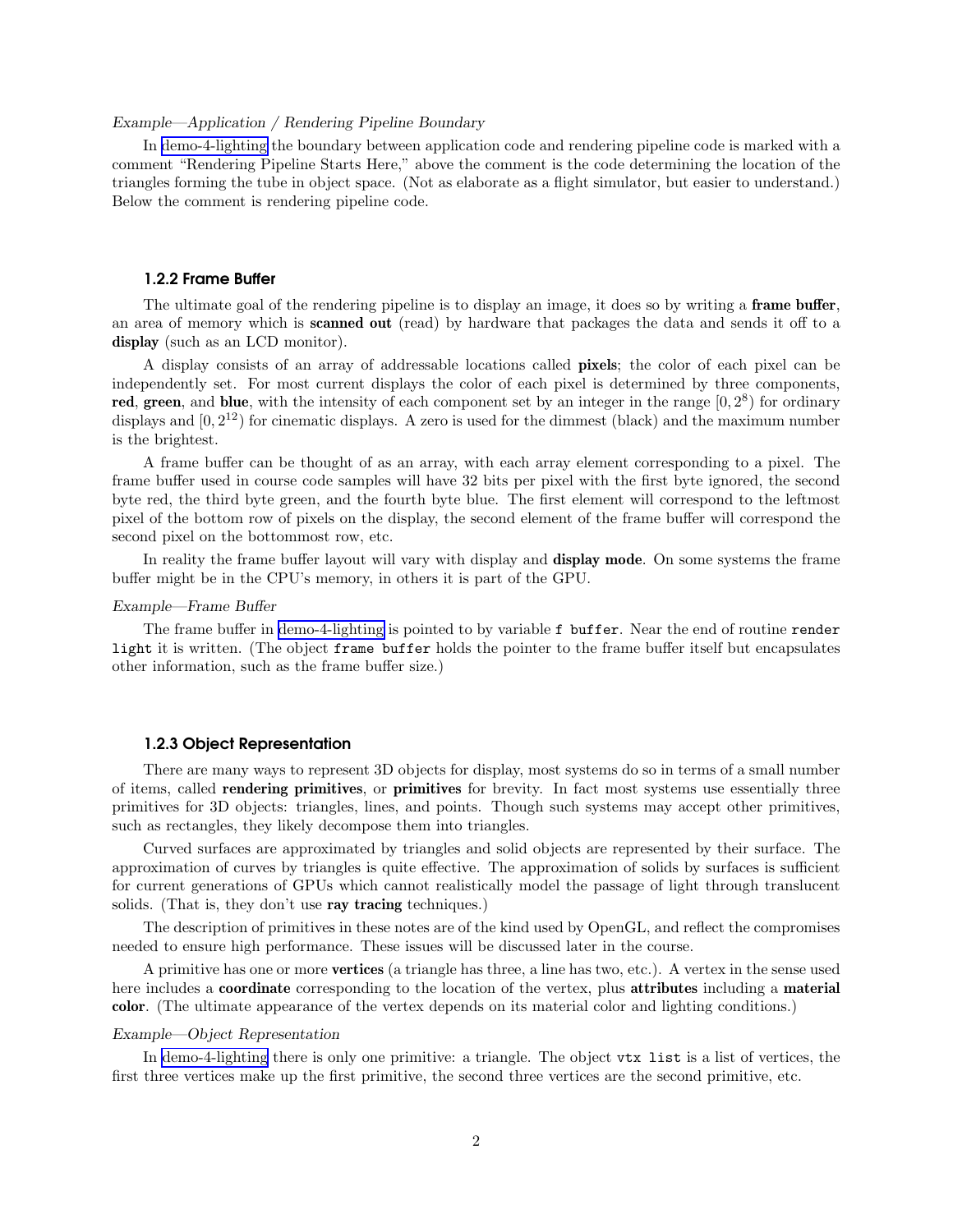# 1.3 Coordinates, Vectors, and Transformations

The material in this section is based on Foley, van Dam, Feiner, and Hughs Chapter 5, Chapter 6, and the appendix.

### 1.3.1 Coordinates, Vectors

The term **point** will refer to a position in space and **coordinate** will refer to the representation of that position, the two terms may be used interchangeably when there is no chance of confusion. In class a right-handed coordinate system will be used.

In class two representations of a coordinate will be used, ordinary Cartesian coordinates (positions along an  $x, y$ , and  $z$  axis) and what are called **homogeneous coordinates**. Ordinary coordinates will be expressed as

three element column vectors,  $\lceil$  $\overline{1}$  $\boldsymbol{x}$  $\hat{y}$ z 1 , though for brevity they may be written as 3-tuples,  $(x, y, z)$ . Uppercase

letters, often P and Q, will be used to denote points or their coordinates (homogeneous or ordinary).

A homogeneous coordinate is a four-element column vector,  $\lceil$  $\Big\}$  $\overline{y}$ z w 1 , that might be thought of as a

 $\boldsymbol{x}$ 

redundant (though useful) way of representing a point. Homogeneous coordinate  $\sqrt{ }$  $\overline{\phantom{a}}$  $\boldsymbol{x}$  $\hat{y}$ z w 1  $\Big\}, w \neq 0$  represents

the same point as ordinary coordinate  $\sqrt{ }$  $\overline{1}$  $x/w$  $y/w$ z/w 1  $\big|$ . A homogeneous coordinate in which the w component is 1

is said to be **homogenized**. Any homogeneous coordinate with  $w \neq 0$  can be homogenized by dividing each component by w.

A vector is a difference between two points and is represented by a 3- or 4-element column vector; in the 4-element representation the last element must be zero.

The letters  $U$  and  $V$  will usually be used to denote vectors. If  $P$  and  $Q$  are points then  $PQ$  indicates  $\sqrt{ }$  $\boldsymbol{x}$ 1

the vector  $Q - P$  (from P to Q). The length of vector  $V =$  $\overline{1}$  $\hat{y}$ z , denoted  $||V||$ , is given by  $\sqrt{x^2 + y^2 + z^2}$ .

A vector V is called a unit vector if  $||V|| = 1$ . A vector is **normalized** by dividing each of its components by its length. Let V be any vector, define  $\hat{V}$  to be  $V/\|V\|$ , the normalized version of V.

Let 
$$
V_1 = \begin{bmatrix} x_1 \\ y_1 \\ z_1 \end{bmatrix}
$$
 and  $V_2 = \begin{bmatrix} x_2 \\ y_2 \\ z_2 \end{bmatrix}$ . Their **dot product**, denoted  $V_1 \cdot V_2$ , is the scalar  $x_1x_2 + y_1y_2 + z_1z_2$ .

If the dot product of two vectors is zero they are orthogonal (perpendicular). Let  $V$  be any vector and  $N$ be any unit vector;  $V \cdot N$  gives the projection of V in the direction N. (Victor and Nancy start running from the same position, Victor with velocity V and Nancy in direction N. If Nancy ran at speed  $V \cdot N$  in direction  $N$  she would be able see Victor exactly to her left or right.)

Let 
$$
V_1 = \begin{bmatrix} x_1 \\ y_1 \\ z_1 \end{bmatrix}
$$
 and  $V_2 = \begin{bmatrix} x_2 \\ y_2 \\ z_2 \end{bmatrix}$ . Their **cross product**, denoted  $V_1 \times V_2$ , is given by  $\begin{bmatrix} y_1z_2 - z_1y_2 \\ z_1x_2 - x_1z_2 \\ x_1y_2 - y_1x_2 \end{bmatrix}$ . If  $V_3 = V_1 \times V_2$  then both  $V_1$  and  $V_2$  are orthogonal to  $V_3$ .

A vector orthogonal to a plane is called the plane's normal. The term normal will also be applied to surfaces.

#### 1.3.2 Basic Transformations

A **transformation** is a mapping from one coordinate set to another  $(e,q)$ , from feet to meters) or to a new location in an existing coordinate set.

The transformations to be considered here are **translation** (movement), scaling (change in size), rotation, and projection (mapping 3D coordinates to 2D).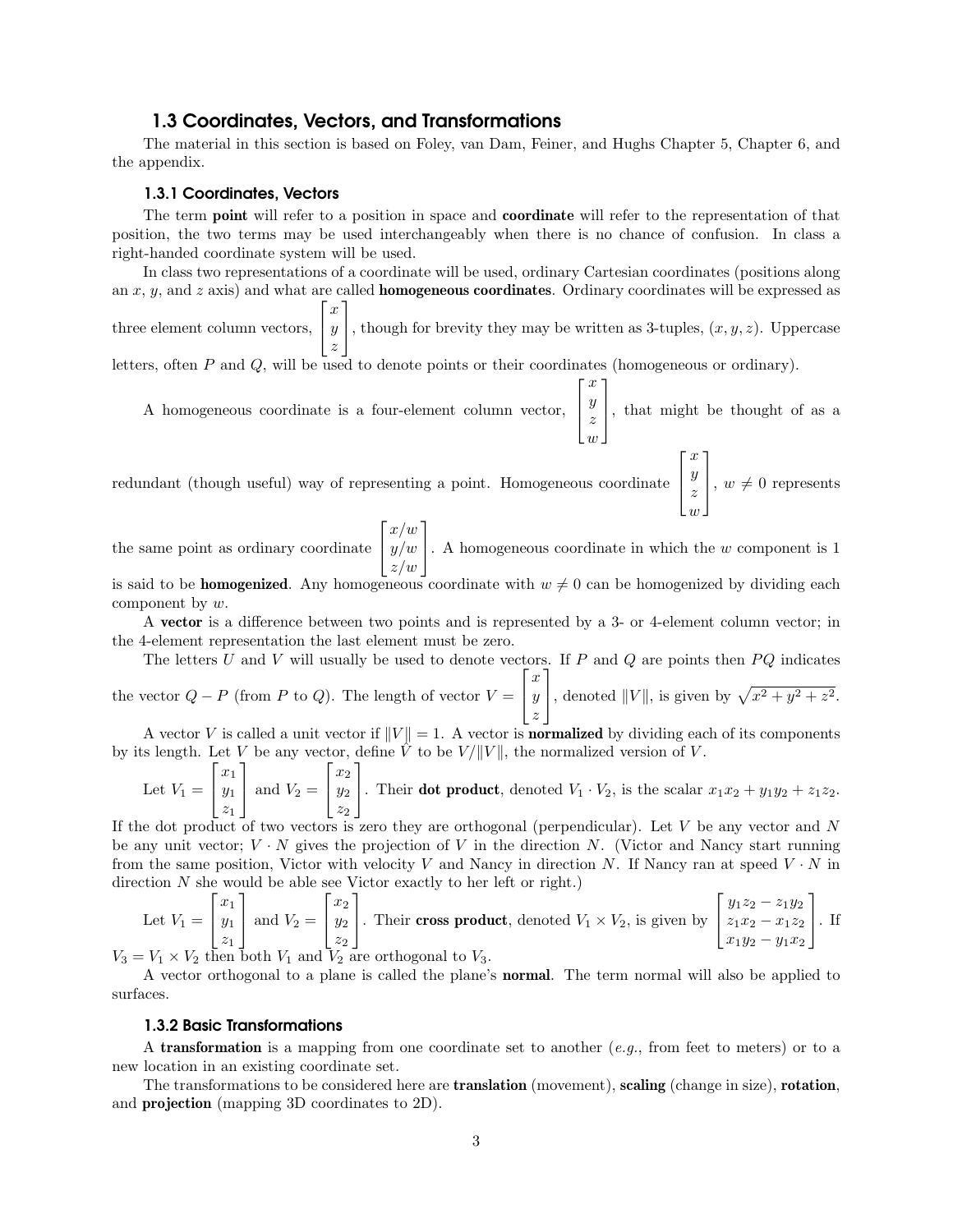The transformation of a coordinate will be realized by multiplying a **transformation matrix** by the coordinate. That is,  $P' = MP$  gives point P mapped using transformation matrix M. Coordinates are homogeneous and the matrices are  $4 \times 4$ .

The scale transformation  $S_{s,t,u}$  stretches an object by s along the x-axis, t along the y-axis, and u along the  $z$ -axis; it is given by:

$$
S_{s,t,u} = \begin{pmatrix} s & 0 & 0 & 0 \\ 0 & t & 0 & 0 \\ 0 & 0 & u & 0 \\ 0 & 0 & 0 & 1 \end{pmatrix}.
$$

Scaling is centered on the origin. Note that  $S_{1,1,1}$  is the identity matrix (and so of course leaves coordinates unchanged).

The **rotation transformation**  $R_{\mathbf{Z}(\theta)}$  rotates points counterclockwise around the *z*-axis; it is given by:

$$
R_{\mathrm{Z}(\theta)} = \begin{pmatrix} \cos \theta & -\sin \theta & 0 & 0 \\ \sin \theta & \cos \theta & 0 & 0 \\ 0 & 0 & 1 & 0 \\ 0 & 0 & 0 & 1 \end{pmatrix}.
$$

Similar matrices rotate about the other axes. The **translation transformation**  $T_{s,t,u}$  moves points in the indicated direction, it is given by

$$
T_{s,t,u} = \begin{pmatrix} 1 & 0 & 0 & s \\ 0 & 1 & 0 & t \\ 0 & 0 & 1 & u \\ 0 & 0 & 0 & 1 \end{pmatrix}.
$$

Translation is the first transformation here for which homogeneous coordinates are necessary. It is easy enough to translate an ordinary coordinate by adding a vector, but it is impossible to achieve translation by multiplying by a matrix. With homogeneous coordinates one can use matrix multiplication to achieve translation. That would be wasteful if all one wanted to do was translation, but typically a number of transformations are applied to coordinates. If all of these transformations can be achieved by matrix multiplication the matrices can be pre-multiplied, say  $M = M_1 M_2 \cdots M_n$ , and then by multiplying each coordinate by just M all of the transformations are performed.

### Example—Transformation Matrices

In [demo-4-lighting](http://www.ece.lsu.edu/gp/code/cpu-only/demo-4-lighting.html) matrices initialized to the scale and translation transformations described above can be created by instantiating pMatrix Scale and pMatrix Translate. Search for center eye so see an example.

#### 1.3.3 Perspective Projection Transformation

As typically defined a projection transformation maps coordinates from a 3D space to a 2D space, for our purposes the 2D space will be window coordinates. The projection transformation defined here will map from 3D space to 3D space, but in such a way that the x and y coordinates (after further transformation) can be used as window coordinates; the transformed z coordinate will be used to determine object visibility.

Following OpenGL notation the coordinates to be transformed will be said to be in eye space and the transformed coordinates will be said to be in clip space.

A projection can be defined by a viewer location and a projection window location; the projection window location should be chosen to correspond to the expected position of the user's computer monitor; both the viewer location and projection window location would be in eye coordinates. The **projection plane** is the plane in which the projection window lies.

Let  $E$  be the coordinate of the viewer. A point  $P$  is projected by determining a point  $Q$  that is on the projection plane and is on the line formed by  $E$  and  $P$ ; point  $Q$  may or may not lie within the projection window itself. (If it doesn't lie within the window it shouldn't be displayed.)

Though it would be possible to derive a perspective transformation defined in terms of an arbitrary user and window location the **frustum projection transformation** shown below is for a viewer located at the origin and a projection window parallel to the  $xy$  plane and centered somewhere on the negative  $z$  axis.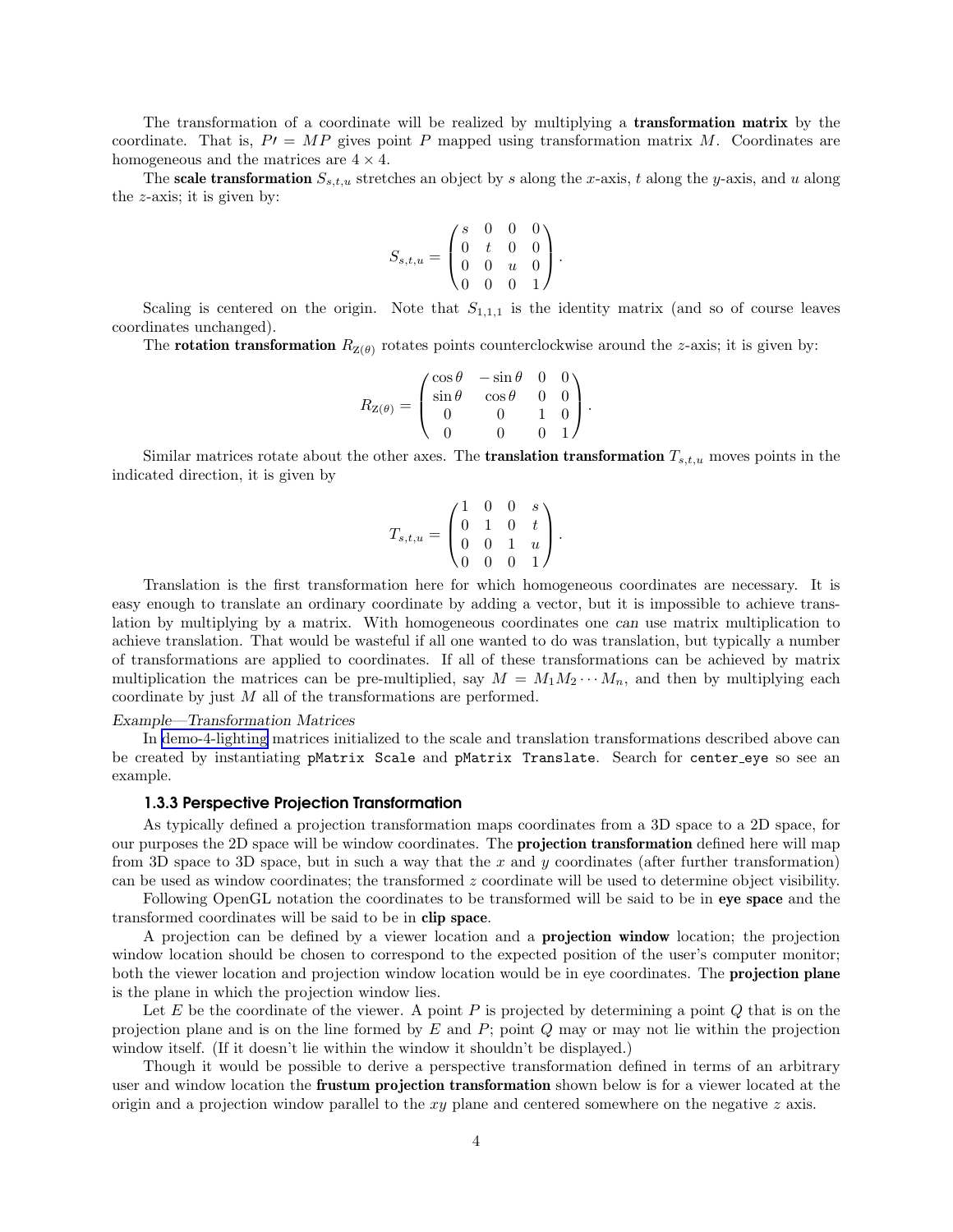No generality is lost by placing the viewer at the origin because the transformation can be multiplied by translations and rotations to place the viewer in the correct location.

With eye space defined this way it is easy to show that the projected x and y coordinates are inversely proportional to z:  $x/z$ ,  $y/z$ .

The definition of the projection given above maps all points. For our purposes we are interested only on projected points that fall in the projection window (not just the projection plane). Further, we are usually not interested in points behind the viewer and may not be interested in points in front of, but very close to, the viewer. For efficiency's sake we might not be interested in points further than a certain distance from the viewer (they would take time to compute but would contribute little or nothing to the display).

The **view volume** is the part of the eye space which is to be visible. The shape of the view volume is a frustum (a pyramid with the top cut off). The apex of the frustum (if it had one) would be at the viewer location (the origin), the top of the frustum (closest to the viewer) is the projection window and is in what is called the near plane, the bottom of the frustum is in what is called the far plane.

The frustum transformation given below transforms coordinates from eye space to clip space. As eye space puts the viewer and projection window in convenient places, clip space puts the view volume in a fixed, convenient space: a cube centered on the origin with edges of length 2. That is, in clip space coordinate  $\sqrt{ }$ x 1

 $\overline{1}$  $\boldsymbol{y}$ z is within the view volume iff  $x, y, z \in [-1, 1]$ . The alert reader will have guessed that clip space is

called clip space because it is a convenient place to clip. (Additional transformations are needed to generate window coordinates, but these only need operate on  $x$  and  $y$  (after homogenization).)

The **frustum projection transformation**,  $F_{n,f,w,h}$ , transforms coordinates for a viewer at the origin facing in the  $-z$  direction with a near plane at distance n from the viewer, a far plane at distance f from the viewer, a window width of w (centered on the z axis), and a window height of h (also centered). It is given by:

$$
F_{n,f,w,h} = \begin{pmatrix} n\frac{2}{w} & 0 & 0 & 0 \\ 0 & n\frac{2}{h} & 0 & 0 \\ 0 & 0 & -\frac{f+n}{f-n} & -2\frac{fn}{f-n} \\ 0 & 0 & -1 & 0 \end{pmatrix}.
$$

The field of view is the angle between the viewer and the sides of the projection window on the  $xz$ plane. For a given value of  $n > 0$  one can choose a w to achieve a desired field of view, for smaller n the perspective foreshortening will be more apparent. The transformation  $\lim_{n\to\infty} F_{n,n+f,w,h}$  realizes an orthographic projection.

In this class only the frustum transformation above will be considered.

# 1.4 Operations on Primitives and Vertices

### 1.4.1 Clipping and Scissoring

Since only vertices inside the view volume are to be visible those outside the view volume ought to be discarded at some point, the earlier the better. Clipping is the process of deciding which parts of a primitive are in the view volume and either discarding the primitive (if the answer is none), passing the primitive (if the answer is all), or generating new primitives corresponding to the visible portions (if the answer is some).

To clip, one has to determine where (if at all) a primitive's edges intercept the view volume boundaries, called **clip planes**. Note that the frustum transformation above conveniently places the clip planes. If none of the edges intercept the clip planes then either the entire primitive is inside or outside the view volume, these are the easy cases since in the former case the primitive is unchanged and in the later case the entire primitive is discarded. If some edges intercept the clip planes clipping will entail finding new primitives.

Scissoring is like clipping, except it is applied to individual fragments (see below). Since a fragment is like a point, the test is easy, discard the fragment if its window coordinates are outside the window or its z value is out of range (see the section on z buffering below).

If clipping is done perfectly then scissoring is unnecessary (though it still might be desired for special purposes), and if scissoring is done then clipping is not necessary for correctness. Some systems clip the easy primitives and leave the rest for scissoring.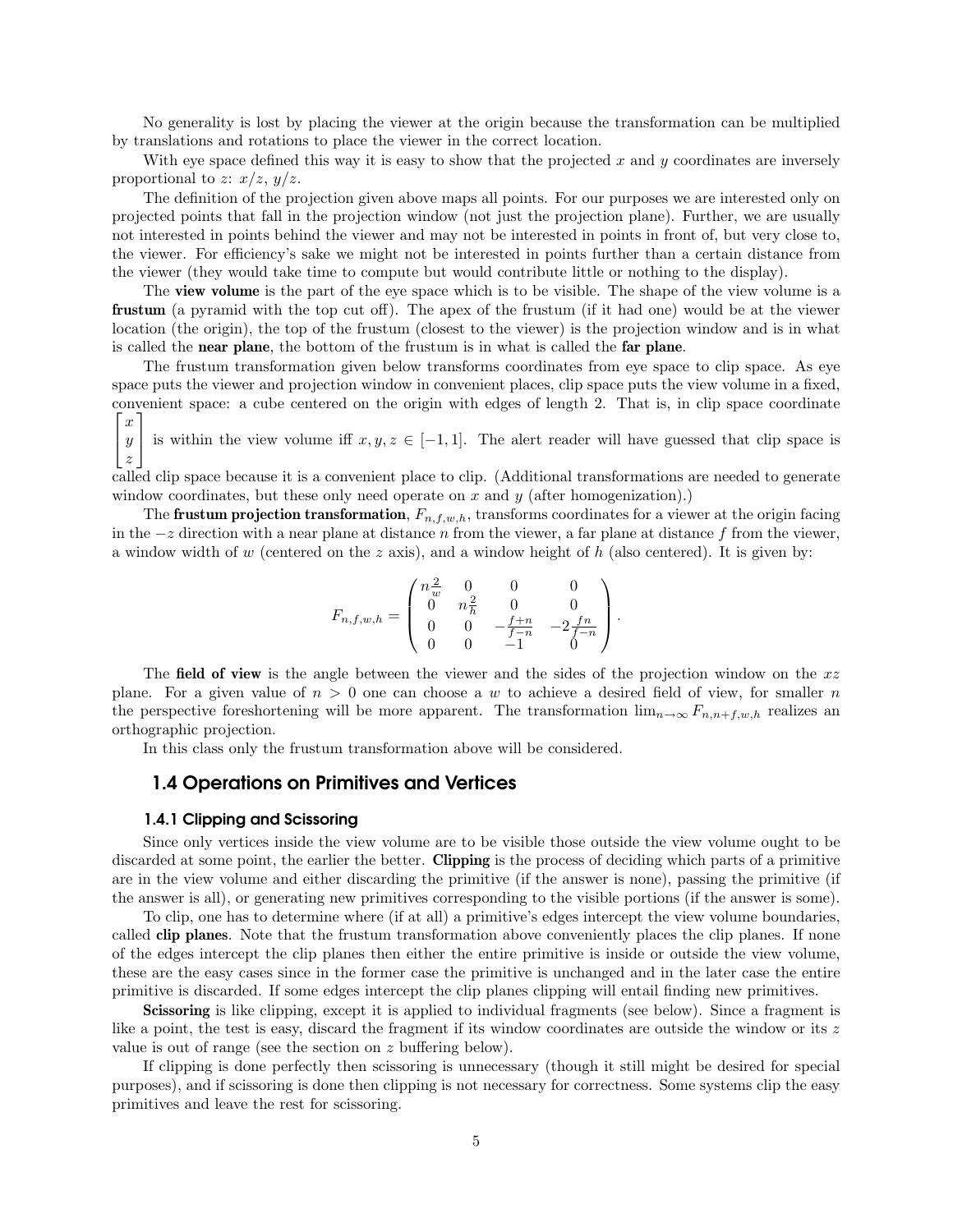#### Example—Scissoring

The [demo-4-lighting](http://www.ece.lsu.edu/gp/code/cpu-only/demo-4-lighting.html) program does not perform clipping. Scissoring is performed using the pInterpolate class.

### 1.4.2 Lighting

The techniques described above can be used to determine exactly where on the window a primitive will lie. In contrast, the lighting techniques used by current real-time 3D graphics systems produce only a gross approximation of the color of the object.

Ultimately a pixel will be written with the color of the object at that position. The color to write is determined by the material properties of the object (something like color under ideal conditions) and lighting conditions.

To correctly compute this color one would have to follow the trajectory of light rays emanating from lights, following them until they reached the viewers eye. Following the trajectory of a ray means testing whether a ray intercepts every primitive in the view volume, and choosing the closest one to the light. From that primitive determine how the color will change and the directions the reflected light ray will take. This will be repeated until the ray reaches the viewer's eye. This technique, called ray tracing, is extremely time consuming, even after optimizations are applied, such as starting from the viewer and tracing rays until they reach a light source. Current systems (and the author hopes this becomes dated soon) cannot ray trace fast enough for real-time graphics. Ray tracing is routinely used for animation, for which real time rendering is not needed. Later in the course more may be said about future GPU designs that might support it.

The following describes the simple lighting model used in current 3D graphics systems and which can easily realize sufficient speed for real-time purposes. The lighting model is only a rough approximation of how real objects are lighted and a lot of programmer energy is spent finding ways of making things halfway realistic within these restrictions.

In the OpenGL model vertices are assigned not colors, but **material properties** and **normals**. The material properties are essentially colors, they can be though of as colors under ideal lighting. The normal is a vector orthogonal to the vertex and indicates the direction it is facing. One might expect it to be based on the vertex's primitive, for example, if the primitive were a triangle the normal would point away from (be orthogonal to) the plane in which the triangle was embedded. If the primitives were being used to approximate a smooth surface then the normal might be based on the surface, rather than the primitive.

In addition to vertex properties lighting sources are defined. A light source has a location and an intensity (actually there are separate intensities for each color component and each type of lighting).

In the model every vertex has an unobstructed view of every light (it doesn't matter that some primitives are in the way). That means there are no shadows and no reflections, though both effects can be approximated by other means.

The following can contribute to the color of a vertex: the distance from the vertex to the light source, the angle between the vertex normal and the light (used for **diffuse** lighting), and the combined position of the user, light, and vertex normal (used for specular lighting).

Each vertex has separate material properties (colors) for diffuse lighting, specular lighting, ambient lighting, and emissive lighting. Each light source has separate ambient, diffuse, and specular intensities.

For a complete description of how these properties and intensities are used to compute a color see OpenGL 2.1 Specification Section 2.14.1.

Under OpenGL this light computation is applied to each vertex.

#### Example—Lighting

Program [demo-4-lighting](http://www.ece.lsu.edu/gp/code/cpu-only/demo-4-lighting.html) uses diffuse lighting, search for "Apply Lighting" Pressing 'd' toggles attenuation (change in intensity with distance), pressing 'a' toggles the use of normals, and pressing 'n' switches between using the triangle's surface normals and the tube's surface normal. The arrow keys, Page Up, and Page Down can be used to move the light.

Note that there are no shadows and that when the light is near, the large triangle is not realistically lighted (because lighting is based on the vertices).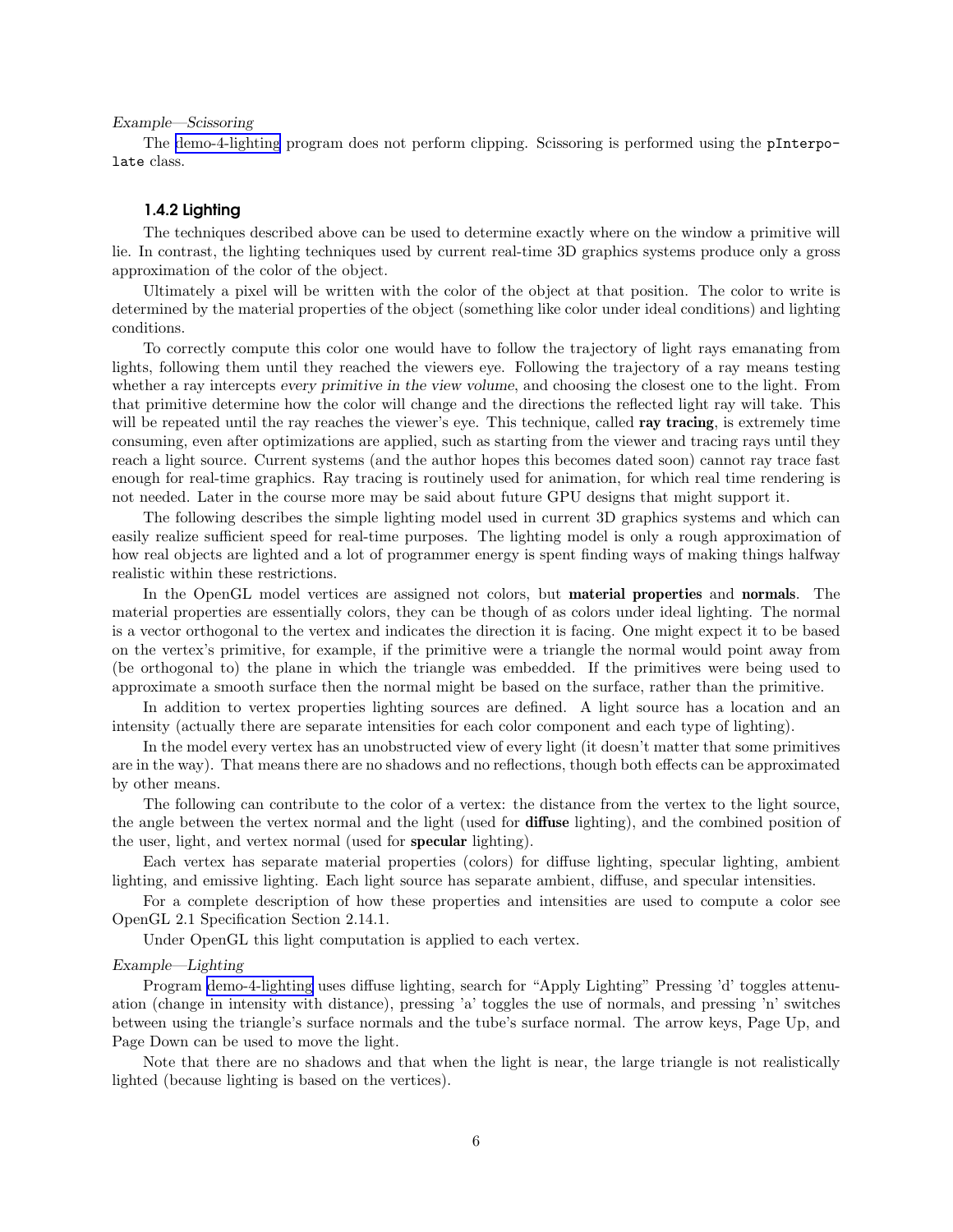# 1.5 Rasterization, a.k.a. Scan Conversion

The rendering pipeline up until this point has operated on vertices. In the **rasterization** step vertices, now in window space, are grouped into primitives and converted into fragments, each fragment is processed by subsequent steps in the rendering pipeline. Rasterization is also called scan conversion.

A fragment is the portion of a primitive that covers one pixel. If a triangle covers, say, 100 pixels then it will be rasterized into 100 fragments. Because there are many more fragments then vertices, the time and hardware needed to process them can be much larger than that needed to process vertices.

Rasterization proceeds by **interpolating** two vertices, that is, finding points on the line connecting them. When interpolating in the  $x$  direction each successive point will differ by 1 in  $x$ , likewise for interpolating in the y direction. For example, let  $P = \begin{bmatrix} 5 \\ 10 \end{bmatrix}$  and  $Q = \begin{bmatrix} 15 \\ 40 \end{bmatrix}$ . Interpolating in the x direction yields

$$
\begin{bmatrix} 5 \\ 10 \end{bmatrix}, \begin{bmatrix} 6 \\ 13 \end{bmatrix}, \begin{bmatrix} 7 \\ 16 \end{bmatrix}, \dots, \begin{bmatrix} 15 \\ 40 \end{bmatrix}.
$$
 Let  $PQ_{i,\star} = \begin{bmatrix} x_{P} + i \\ y_{P} + i\frac{y_{Q} - y_{P}}{x_{0} - x_{P}} \end{bmatrix}$ , so that  $PQ_{i,\star}$  is the *i*th interpolated point in

the x direction. Interpolating in the y direction yields  $\begin{bmatrix} 5 \\ 10 \end{bmatrix}$ ,  $\begin{bmatrix} 5\frac{1}{3} \\ 11 \end{bmatrix}$ ,  $\begin{bmatrix} 5\frac{2}{3} \\ 12 \end{bmatrix}$ ,...,  $\begin{bmatrix} 15 \\ 40 \end{bmatrix}$ ; similarly let  $PQ_{\star,i}$ denote the ith interpolated point in the y direction.

Consider the triangle formed by points  $PQR$ . One might rasterize by interpolating  $QP$  and  $QR$  in the y direction and then for each pair of points  $QP_{\star,i}$  and  $QR_{\star,i}$ , interpolating in the x direction (performing what might be called nested interpolation).

The rasterization described above will find all pixels completely covered by the triangle and is sufficient for our purposes. For others' purposes one would need to determine which pixels are partly covered by the triangle (those along the perimeter).

When interpolating two vertices it is useful to interpolate other quantities too, including color components and the z coordinate. For example, let vertex  $P$  have red component  $r_P$  and vertex  $Q$  have red component  $r_Q$ . Then the red component for the *i*th interpolated point from P to Q in the x direction is  $r_P + i \frac{r_Q - r_P}{x_Q - x_P};$ , note that the expression is exactly analogous to the one giving the y value.

In summary, rasterization converts a primitive (say, a triangle), into fragments. Each fragment consists of a coordinate in window space and an interpolated  $z$  value and color components. A primitive consisting of three vertices can be converted into hundreds of fragments and so any further steps are designed to be as computationally efficient as possible.

### Example—Rasterization and Interpolation

In [demo-4-lighting](http://www.ece.lsu.edu/gp/code/cpu-only/demo-4-lighting.html) rasterization is performed under the comment "Rasterize Primitives". A class, pInterpolate, is used to compute the x or y values and also to scissor and interpolate z values and color components.

# 1.6 Frame Buffer Update, Z-Buffering, Blending

One might think of frame buffer locations as pixels, because the value at a location corresponds to a pixel on the display. One might be tempted to think of the fragments produced by rasterization as pixels too, but that would be wrong because fragments may never be written to the frame buffer, or they might be modified.

Before a fragment gets written it must pass a series of tests, the one described here is a z-buffer test, which ensures that fragments closer to the viewer are visible regardless of the order in which the corresponding primitives entered the rendering pipeline.

The z-buffer is an array with the same number of elements as the frame buffer (and may be thought of as part of the frame buffer, and may indeed share storage).

Each element of the frame buffer holds the z coordinate of the fragment in the corresponding pixel in the frame buffer, or if unoccupied, some maximum value. A new fragment is written to the frame buffer and  $z$  buffer if its  $z$  coordinate is smaller (closer to the user) than the value in the  $z$ -buffer.

The z-buffer test is one of many that control whether a fragment is written, others won't be considered in the course but curious readers can look up stencils in the OpenGL documentation.

It is also possible to blend a new fragment with the current occupant of a frame buffer location, simulating partial transparency among other things. Blending consists of some combination of the corresponding red,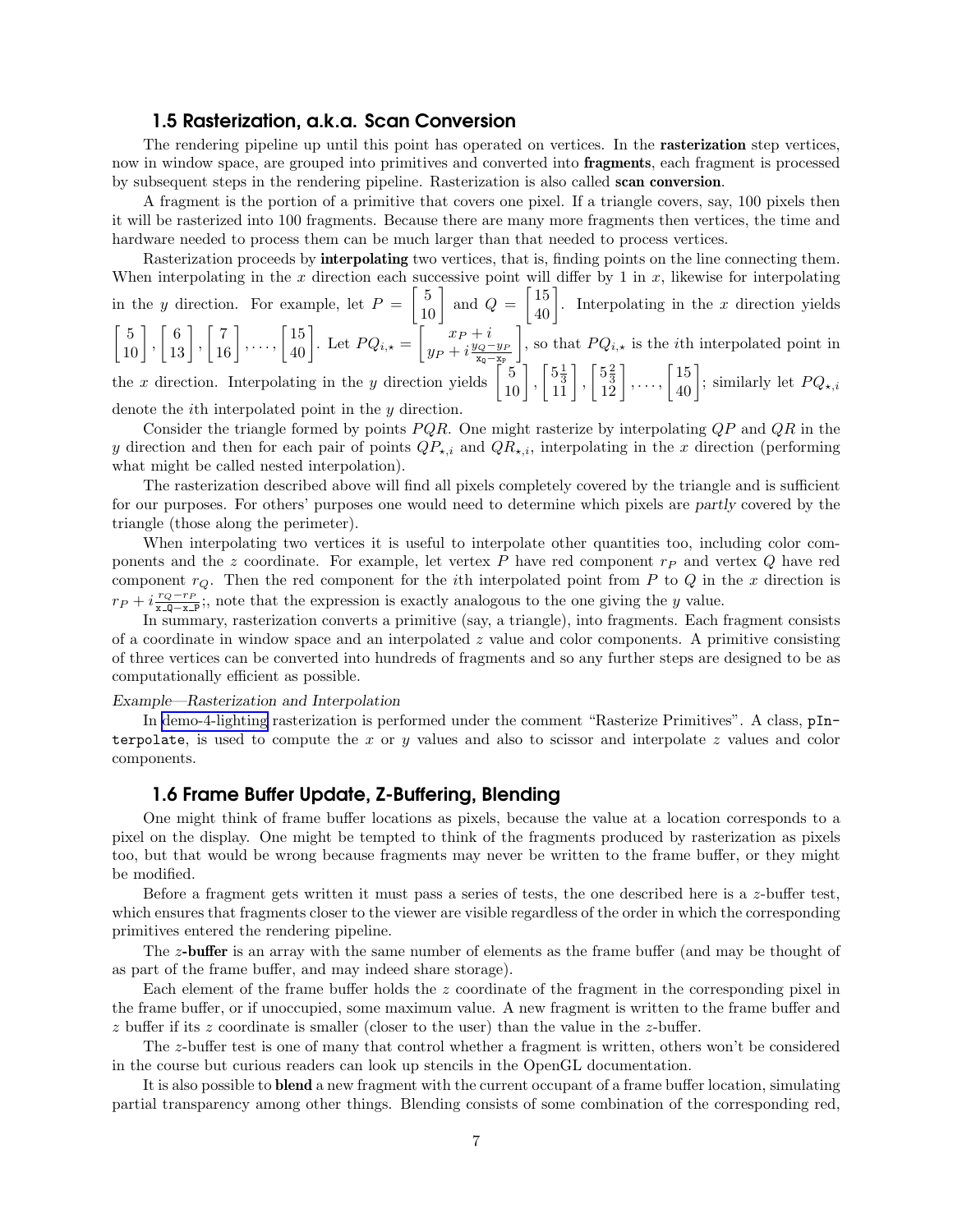green, and blue components of the arriving and incumbent fragments, such as making the new red the average of the arrival and incumbent values.

#### Example—Z-Buffer

In [demo-4-lighting](http://www.ece.lsu.edu/gp/code/cpu-only/demo-4-lighting.html) the z-buffer (pointed to by variable z buffer) is allocated each time the frame is rendered, real systems would only allocate when the window size changed. (Search for malloc.) It is updated in the innermost loop of the rasterization nest (search for linez).

# 1.7 GPU Application Programmer Interfaces (APIs) - OpenGL and Direct3D

Consider a purely software 3D graphics library. Users could specify the primitives described above (plus others), coordinate space transformations, user position, lighting, etc. The designer of that library might provide functions that would provide the user with great flexibility achieved with clear and uncluttered user code. Internally, the library too would be clear and uncluttered, and would make use of fast, memory-lean algorithms.

Now suppose one wanted to move the library to a GPU. The user code would make the library calls on the CPU, these calls might do some computation on the CPU and see that the rest be done on the GPU. The resulting image should be the same as the one that would be produced by the earlier software-only implementation of the library.

Suppose the library produced some effect, say the blending of colors of nearby objects, that the GPU couldn't do. Then either all rendering would have to be done on the CPU and so there would be no speedup, or else the blending effect would not be shown. Either way the user would not be happy.

If the library designer knew from the outset that such blending was infeasible then either the feature would not be included, or would be optional and documented as potentially slow. But for the library to be long-lived and usable on many GPUs, it would have to disallow things that make GPUs slow without disallowing things GPUs can do fast.

OpenGL and Direct3d are two major examples of such libraries. OpenGL originated as Mesa, a library developed by Silicon Graphics. OpenGL is defined as a specification, not as a specific piece of software. A library meeting this specification (which is a piece of software) is called an **implementation**. (Many standards for computer languages work like that.) There are OpenGL implementations for many systems, including the many flavors of Unix and MS Windows. Direct3D, in contrast, runs only on Windows systems.

Both OpenGL and Direct3D organize the rendering pipeline into a sequence of steps, the OpenGL steps are described below. They impose restrictions on things that GPUs cannot do well. An important restriction is limiting the degree to which vertices can affect each other. This restriction provides the hardware with flexibility in where and when vertex operations are performed (since there is no need to pass a result from one vertex to another). The OpenGL steps are outlined in the next section. More on the API itself and the reasons for the restrictions will be covered later in the course.

# 1.8 OpenGL Coordinate Spaces and Rendering Pipeline

The OpenGL rendering pipeline starts with primitives (triangles, and other convex polygons) specified in a user-convenient object space. Attributes can be attached to the vertices making up the primitives, including material properties such as color (which is not the final color of the vertex) and a normal which indicates the direction a vertex is facing. (It is useful to make the vertex normal different than the primitive's mathematically correct normal when the primitive is approximating a curved surface. See demo-4-lighting.)

Using a user-provided model view transformation vertices in object space coordinates are transformed to eye space. As described earlier, in eye space the viewer is assumed to be at the origin facing the  $-z$ direction. Lights are specified by the user in eye space coordinates. In eye space a color is computed for each vertex based on its material properties, normal, and the location of the lights (with the viewer at the origin). This color joins the vertex on its passage through the pipeline.

Using a user-provided **projection matrix** coordinates are transformed to **clip space**. In clip space the clip volume is a cube centered on the origin with a length of 2, so any point with a coordinate outside  $[-1, 1]$  is clipped. But that applies to homogenized coordinates. Recall that a coordinate is homogenized by dividing each component by its fourth  $(w)$ . So to determine if a clip space coordinate is in the volume one might test whether  $-1 \le x/w \le 1$ ,  $-1 \le y/w \le 1$ , and  $-1 \le z/w \le 1$ . To avoid division clipping actually does the equivalent test  $-w \le x \le w$ ,  $-w \le y \le w$ , and  $-w \le z \le w$ .